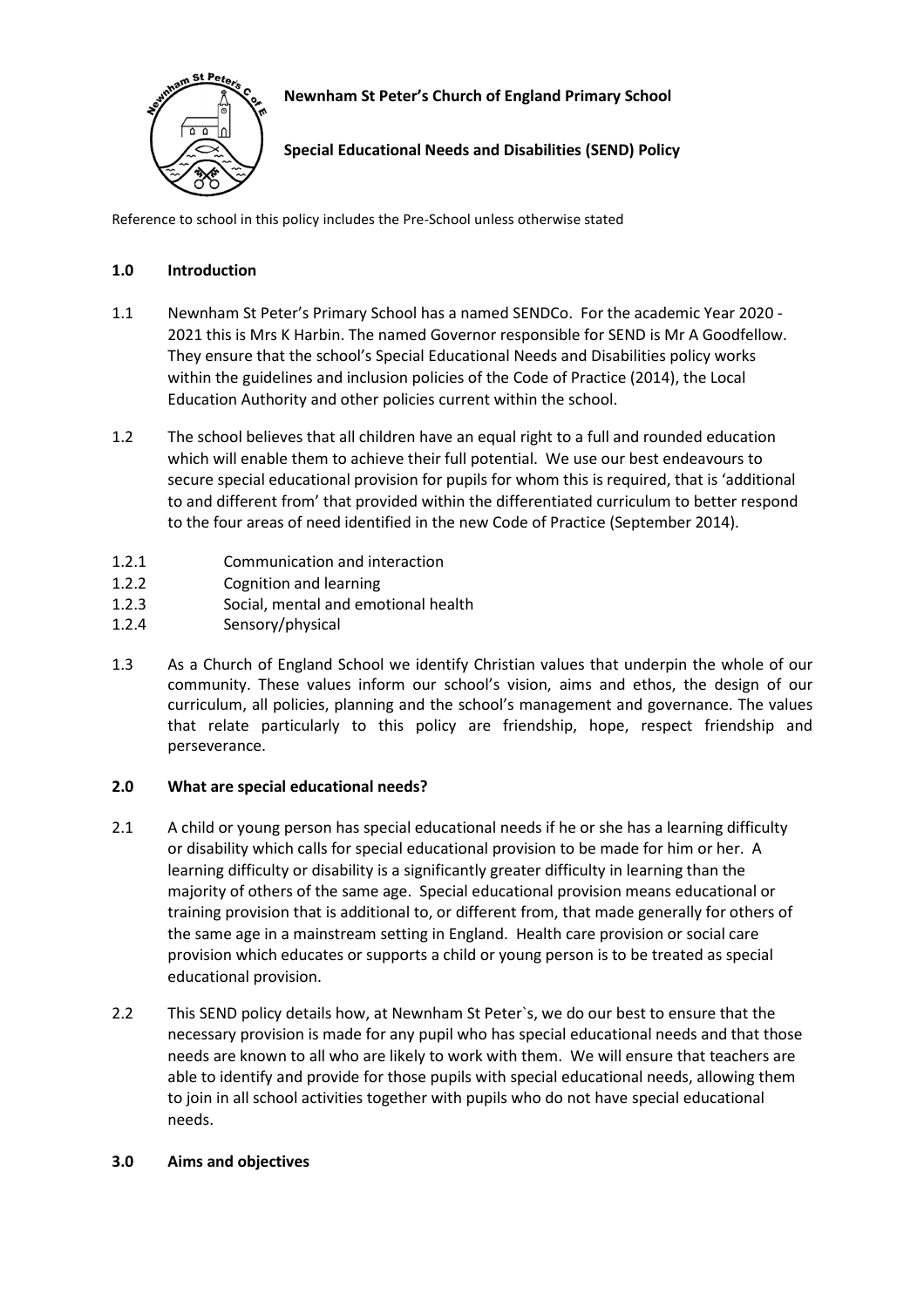### 3.1 The aims of the school are:

- 3.1.1 To create an environment that meets the special educational needs of each child in order that they can achieve their learning potential and engage in activities
- 3.1.2 alongside pupils who do not have SEND.<br>3.1.2 To request, monitor and respond to pare 3.1.2 To request, monitor and respond to parents', carers', and pupils' views in order to evidence high levels of confidence and partnership.
- 3.1.3 To make clear the expectations of all partners in the process.
- 3.1.4 To ensure a high level of staff expertise to meet pupil need, through well targeted continuing professional development.
- 3.1.5 To ensure support for pupils with medical conditions full inclusion in all school activities by ensuring consultation with health and social care professionals.
- 3.1.6 To identify the roles and responsibilities of all staff in providing for children's special educational needs through reasonable adjustments to enable all children to have full access to all elements of the school curriculum.
- 3.1.7 To work in cooperation and productive partnerships with the Local Education Authority and other outside agencies, to ensure there is a multi-professional approach to meeting the needs of all vulnerable learners.

### **4.0 Equal Opportunities and Inclusion**

- 4.1 Through all subjects we ensure that the school meets the needs of all, taking account of gender, ethnicity, culture, religion, language, sexual orientation, age, ability, disability and social circumstances. It is important that in this school we meet the diverse needs of pupils to ensure inclusion for all and that all pupils are prepared for full participation in a multi ethnic society. We also measure and assess the impact regularly through meetings with our SEND coordinator and individual teachers to ensure all children have equal access to succeeding in this subject.
- 4.2 The school recognises that pupils with SEND can have potential abuse put down to their needs, may be more prone to peer isolation than other children, can have possible abuse put down to their SEND and have communication difficulties. The safeguarding of all our children is paramount. Extra pastoral support is offered for children with SEND.

### **5.0 Through appropriate curricular provision, we respect the fact that children:**

- 5.1 Have different educational and behavioural needs and aspirations.
- 5.2 Require different strategies for learning.
- 5.3 Acquire, assimilate and communicate information at different rates.
- 5.4 Need a range of different teaching approaches and experiences.

### **6.0 Teachers respond to children's needs by:**

- 6.1 Providing support for children who need help with communication, language and literacy planning to develop children's understanding through the use of all available senses and experiences.
- 6.2 Planning for children's full participation in learning, and in physical and practical activities.
- 6.3 Helping children to manage and own their behaviour and to take part in learning effectively
- 6.4 and safely.<br>6.4 Helping ing Helping individuals to manage their emotions, particularly trauma or stress, and to take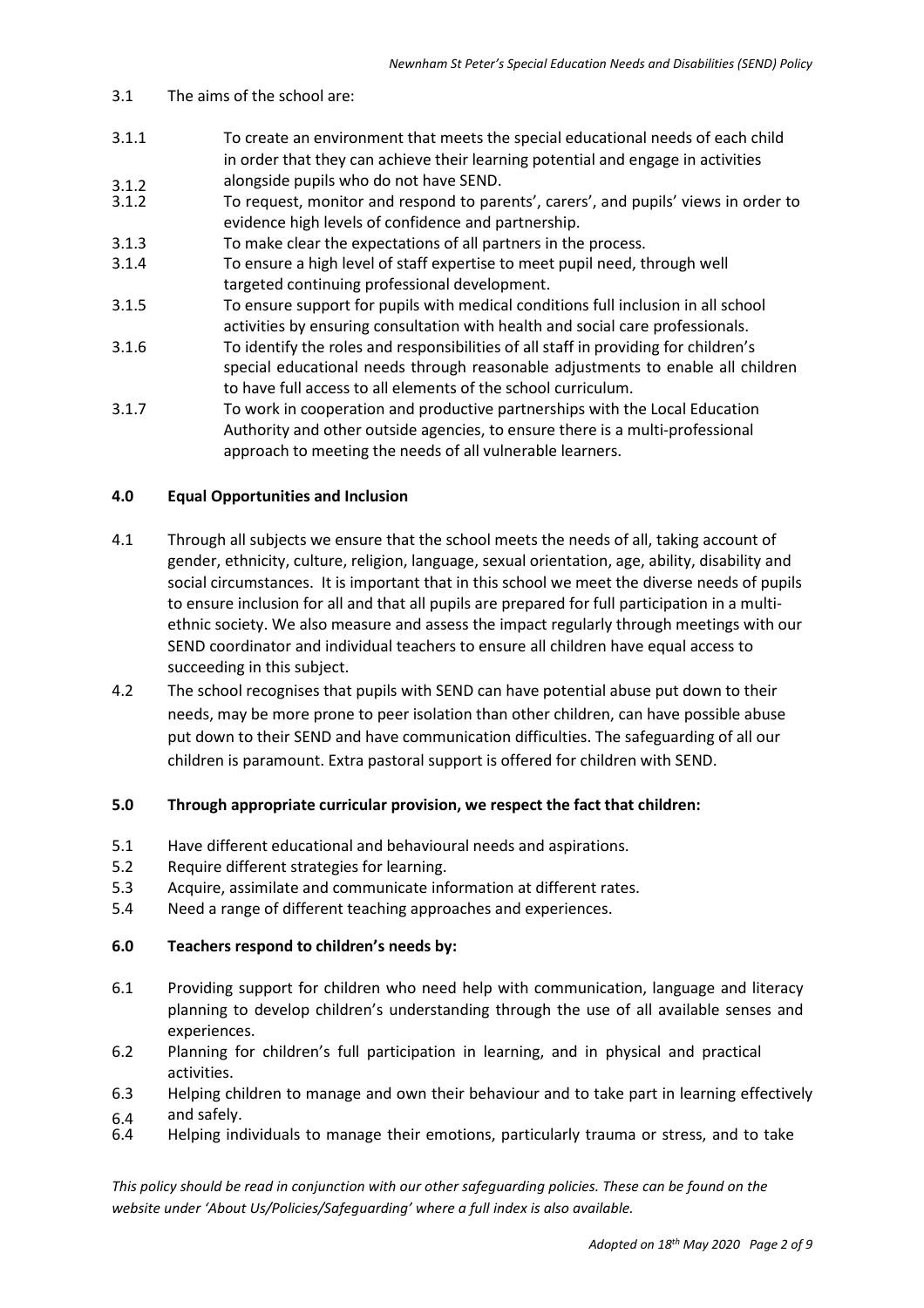part in learning.

### **7.0 Identification, Assessment and Provision**

- 7.1 Provision for children with special educational needs is a matter for the whole school. The governing body, the school's head teacher, the SENDCo and all other members of staff, particularly class teachers and teaching assistants, have important day–to–day responsibilities. All teachers are teachers of children with special educational needs.
- 7.2 The school will assess each child's current levels of attainment on entry in order to ensure that they build on the patterns of learning and experience already established during the child's pre-school years. If the child already has an identified special educational need, this information may be transferred from other partners in their Early Years setting and the class teacher and SENDCo will use this information to:
- 7.2.1 Provide starting points for the development of an appropriate curriculum.
- 7.2.2 Identify and focus attention on action to support the child within the class.
- 7.2.3 Use the assessment processes to identify any learning difficulties.
- 7.2.4 Ensure ongoing observation and assessments provide regular feedback about the child's achievements and experiences to form the basis for planning the next steps of the child's learning.
- 7.3 The identification and assessment of the special educational needs of children whose first language is not English requires particular care. Where there is uncertainty about a particular child, a teacher will look carefully at all aspects of the child's performance in different subjects to establish whether the problems are due to limitations in their command of English or arises from special educational needs.

# **8.0 The Role of the SENDCo and provision at Newnham St Peter's**

- 8.1 The Special Educational Needs and Disabilities Co-ordinator's [SENDCo] responsibilities include:
- 8.1.1 Overseeing the day-to-day operation of the school's SEND policy.
- 8.1.2 Co-ordinating provision for children with SEND.
- 8.1.3 Liaising with and advising fellow teachers.
- 8.1.4 Overseeing the records of all children with SEND.
- 8.1.5 Liaising with parents of children with SEND.
- 8.1.6 Contributing to the in-service training of staff.
- 8.1.7 Liaising with local high schools so that support is provided for Y6 pupils as they prepare to transfer.
- 8.1.8 Liaising with external agencies including the LEA's support and educational psychology services, health and social services and voluntary bodies.
- 8.1.9 Co-ordinating and developing school based strategies for the identification and review of children with SEND.
- 8.1.10 Making regular visits to classrooms to monitor the progress of children on the School Action Register.

# **9.0 Monitoring Children's Progress**

9.1 The school's system for observing and assessing the progress of individual children will provide information about areas where a child is not progressing satisfactorily. Under these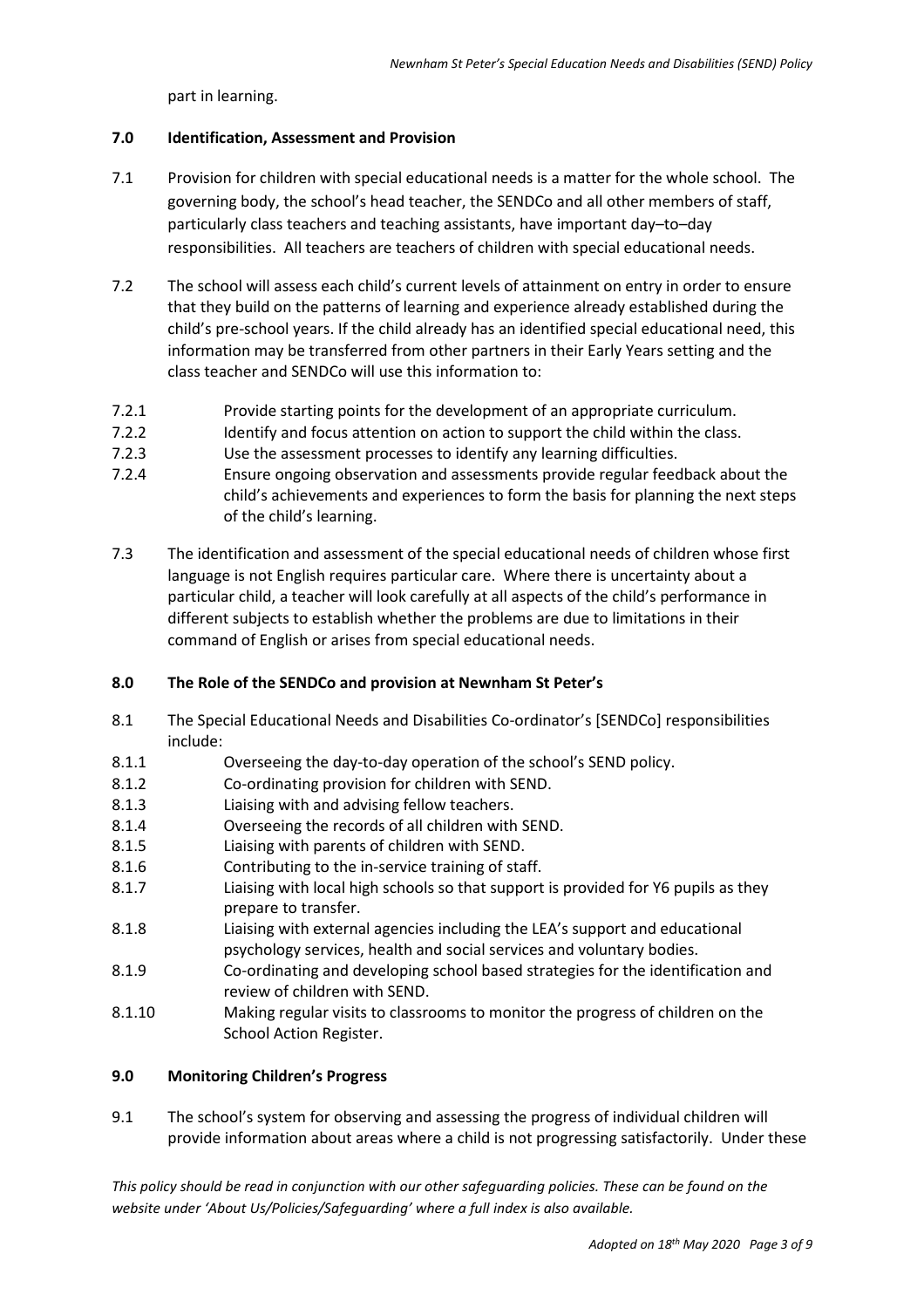circumstances, teachers may need to consult the SENDCO to consider what else might be done. This review might lead to the conclusion that the pupil requires help over and above that which is normally available within the particular class or subject.

- 9.2 The key test of the need for action is that current rates of progress are inadequate.
- 9.3 Adequate progress can be identified as that which:
- 9.3.1 Prevents the attainment gap between the child and his peers from widening.
- 9.3.2 Closes the attainment gap between the child and his peers.
- 9.3.3 Betters the child's previous rate of progress.
- 9.3.4 Ensures access to the full curriculum.
- 9.3.5 Demonstrates an improvement in self-help, social or personal skills.
- 9.3.6 Demonstrates improvements in the child's behaviour.
- 9.4 In order to help children with special educational needs, Newnham St Peter`s will adopt a graduated response. This may see us using specialist expertise if as a school we feel that our interventions are still not having an impact on the individual. The school will record the steps taken to meet the needs of individual children through the use of an Education Plan (EP) and review sheet/provision map and the SENDCO will have responsibility for ensuring that records are kept and available when needed. If we refer a child for statutory assessment/Education Health and Care Plan, we will provide the LEA with a record of our work with the child to date.
- 9.5 When any concern is initially noticed it is the responsibility of the class teacher to take steps to address the issue in consultation with the SEND Co. Parents may be consulted and specific intervention put in place and monitored for a period of up to six weeks. If no progress is noted after this time the child may be added to the school SEND register with parental permission.
- 9.6 The class teacher, after discussion with the SENDCo, will then provide interventions that are additional to those provided as part of the school's differentiated curriculum and the child will be given individual learning targets which will be applied within the classroom. These targets will be monitored by the class teacher and teaching assistants within the class and reviewed formally with the SENDCo, parents and young person.
- **10.0 Reasons for a child being added to the SEND register may include the fact that he/she:**
- 10.1 Makes little or no progress, even when teaching approaches are targeted particularly in a child's identified area of weakness.
- 10.2 Shows signs of difficulty in developing literacy or mathematics skills which result in poor attainment in some curriculum areas.
- 10.3 Presents persistent emotional or behavioural difficulties which are not improved by the behaviour management techniques usually employed in the school.
- 10.4 Has sensory or physical problems, and continues to make little or no progress, despite the provision of specialist equipment.
- 10.5 Has communication and / or interaction difficulties, and continues to make little or no progress.

## **11.0 Partnership with parents**

11.1 Partnership plays a key role in enabling children and young people with SEND to achieve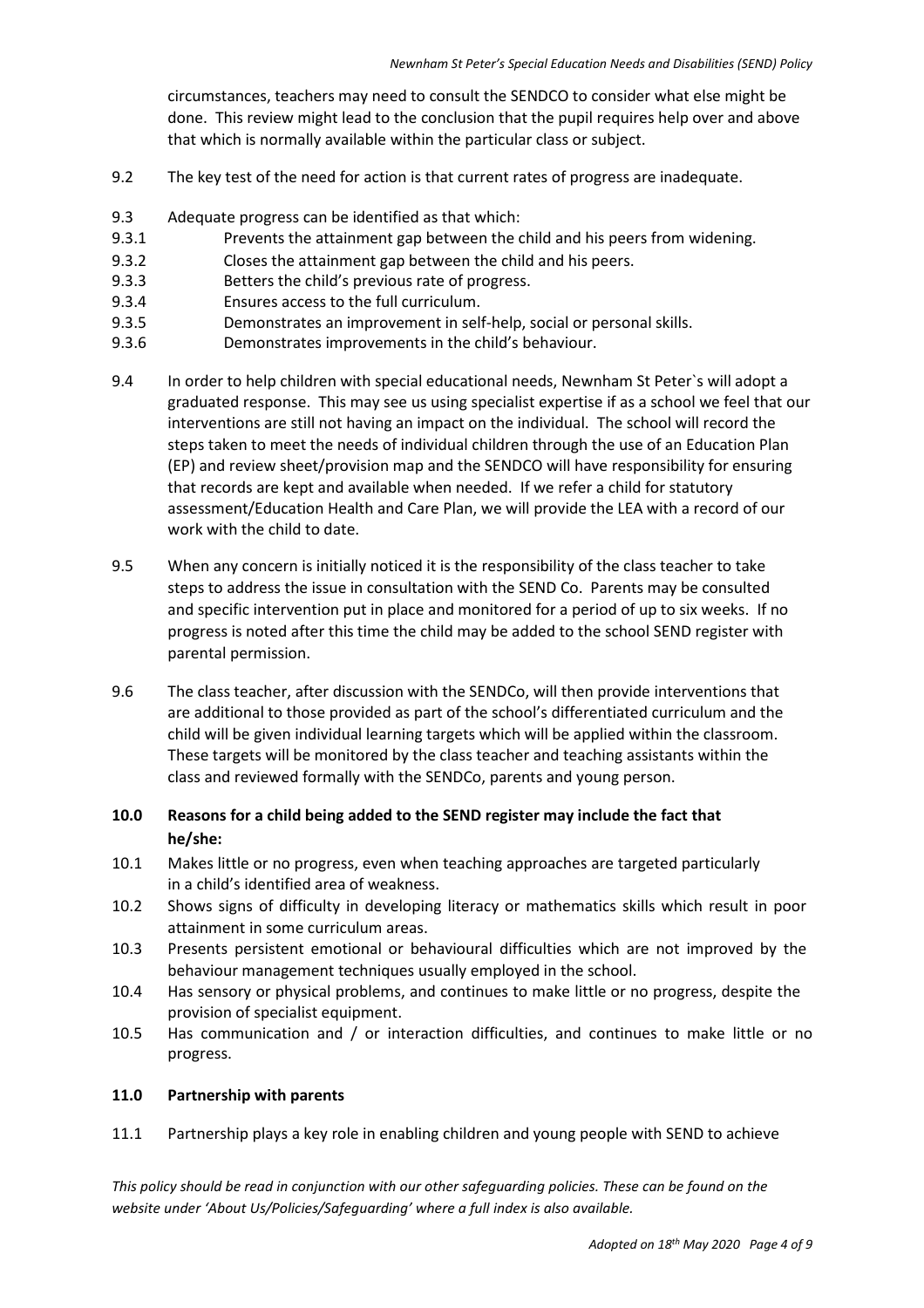their potential. Parents hold key information and have knowledge and experience to contribute to the shared view of a child's needs. All parents of children with special educational needs will be treated as partners given support to play an active and valued role in their child's education.

- 11.2 Children and young people with special educational needs often have a unique knowledge of their own needs and their views about what sort of help they would like. They will be encouraged to contribute to the assessment of their needs, the review and transition process.
- 11.3 The school contains details of our policy for special educational needs, the SEND School Offer and Offer of Early help including the arrangements made for children in our school with special educational needs.
- 11.4 At all stages of the special needs process, the school keeps parents fully informed and involved. We take account of the wishes, feelings and knowledge of parents at all stages.
- 11.5 We encourage parents to make an active contribution to their child's education and have regular meetings to share the progress of special needs children with their parents. We inform the parents of any outside intervention, and share the process of decision-making by providing clear information relating to the education of their child.

### **12.0 The Nature of Intervention**

- 12.1 The SENDCo and the child's class teacher will decide on the action needed to help the child progress in the light of earlier assessments. This may include:
- 12.1.1 Different learning materials or specialist equipment.
- 12.1.2 Some group or individual support, which may involve small groups of children being withdrawn to work with the SENDCO; or, with TA support or other Wave 3 intervention such as Toe by Toe, Read Write, Stairway to Spelling, Speedup, Dancing Bears, Read Wise and Power of 2 materials for mathematics.
- 12.1.3 Extra adult time to devise/administer the nature of the planned intervention and also to monitor its effectiveness.
- 12.1.4 Staff development and training to introduce more effective strategies.
- 12.2 After initial discussions with the SENDCo, the child's class teacher will be responsible for working with the child on a daily basis and ensuring delivery of any individualised programme in the classroom. Parents will continue to be consulted and kept informed of the action taken to help their child, and of the outcome of any action. Parents will be invited to meet regularly with the class teacher and SENDCo and they will have specific time slots to discuss Individual Learning targets and progress with the SENDCo on termly basis.
- 12.3 The SENDCO will support further assessment of the child where necessary, assisting in planning for their future needs in discussion with colleagues and parents.

### **13.0 The use of outside agencies**

13.1 The external specialist may act in an advisory capacity, or provide additional specialist assessment or be involved in teaching the child directly. The child's individual targets will set out strategies for supporting the child's progress. These will be implemented, at least in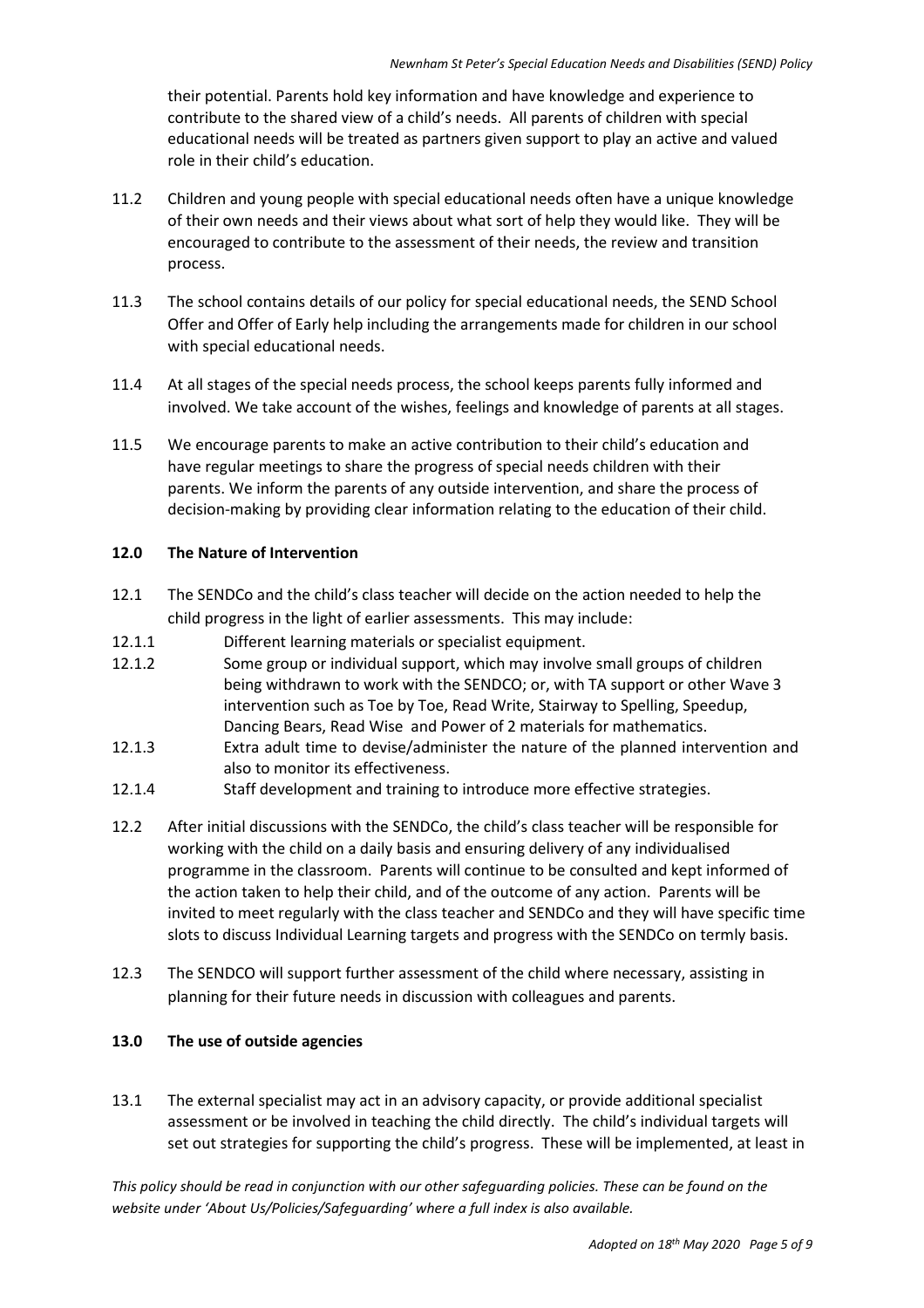part, in the normal classroom setting. The delivery of the interventions recorded in the Education Plan continues to be the responsibility of the class teacher.

## **14.0 Outside agencies may become involved if the child:**

- 14.1 Continues to make little or no progress in specific areas over a long period.
- 14.2 Continues working at National Curriculum Age Related Expectations substantially below that expected of children of a similar age.
- 14.3 Continues to have difficulty in developing literacy and mathematical skills.
- 14.4 Has emotional or behavioural difficulties which regularly and substantially interfere with the child's own learning or that of the class group.
- 14.5 Has sensory or physical needs and requires additional specialist equipment or regular advice or visits by a specialist service.
- 14.6 Has ongoing communication or interaction difficulties that impede the development of social relationships and cause substantial barriers to learning.
- 14.7 Despite having received intervention, the child continues to fall behind the level of his peers.

# **15.0 School Request for Statutory Assessment or Education Health and Care Plans (from September 2014)**

- 15.1 A request will be made by the school to the LA if the child has demonstrated significant cause for concern. The LA will be given information about the child's progress over time, and will also receive documentation in relation to the child's special educational needs and any other action taken to deal with those needs, including any resources or special arrangements put in place.
- 15.2 The evidence will include:
- 15.2.1 Previous education plans and targets for the pupil.
- 15.2.2 Records of regular reviews and their outcomes.
- 15.2.3 Records of the child's health and medical history where appropriate.
- 15.2.4 National Curriculum Age Related Expectations in literacy and numeracy.
- 15.2.5 Education and other assessments, for example from an advisory specialist support teacher or educational psychologist.
- 15.2.6 Views of the parents.
- 15.3 The parents of any child who is referred for statutory assessment will be kept fully informed of the progress of the referral. Children with a statement of special educational needs will be reviewed each half term in addition to the statutory annual assessment. When this coincides with transfer to high school, the SENDCO from the secondary school will be informed of the outcome of the review.

### **16.0 Education Plans or Myplan, Myplan+**

- 16.1 Strategies employed to enable the child to progress will be recorded within an Education Plan which will include information about:
- 16.2.1 The short term targets set for the child.
- 16.2.2 The teaching strategies to be used.
- 16.2.3 The provision to be put in place.
- 16.2.4 How the targets will help the child in their learning
- 16.2.5 What they are responsible for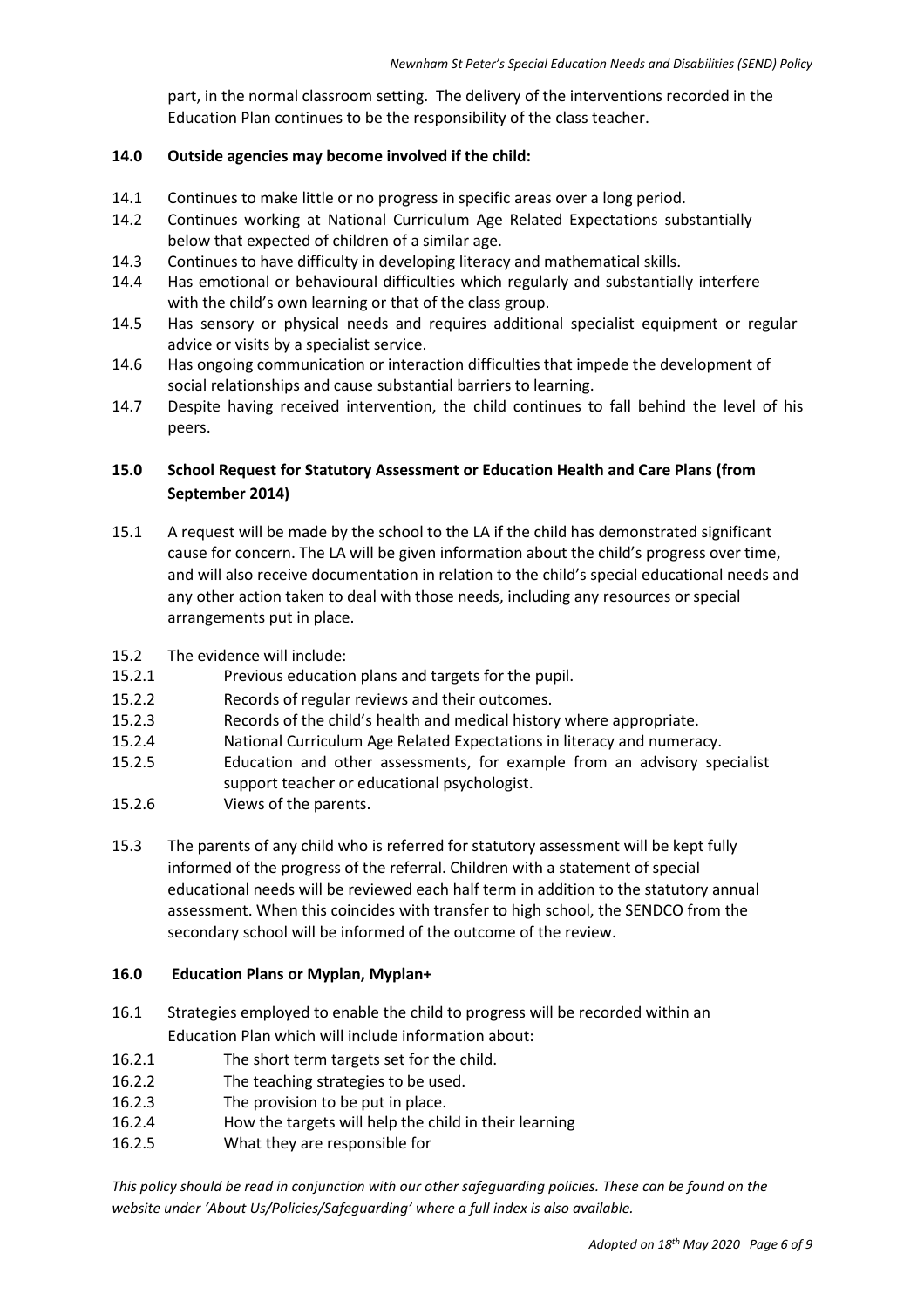- 16.2.6 How the child can be successful
- 16.2.7 The review date.
- 16.3 The child's views will be sought and taken into account, as will those of the parents, whose support is vital if progress is to be achieved and maintained.

#### **17.0 Access to the Curriculum**

- 17.1 All children have an entitlement to a broad and balanced curriculum, which is differentiated to enable children to understand the relevance and purpose of learning activities and experience levels of understanding and rates of progress that bring feelings of success and achievement.
- 17.2 Teachers use a range of strategies to meet children's special educational needs. Lessons have clear learning objectives and staff differentiate work appropriately, and use assessment to inform the next stage of learning. By breaking down the existing levels of attainment into finely graded steps and targets, we ensure that children experience success. All children on the special needs register have an Education Plan with individual targets.
- 17.3 We support children in a manner that acknowledges their entitlement to share the same learning experiences that their peers enjoy. Wherever possible, we do not withdraw children from the classroom situation. There are times though when, to maximise learning, we ask the children to work in small groups, or in a one-to-one situation outside the classroom.

#### **18.0 Accessibility Plan**

- 18.1 This plan covers all three main strands of the planning duty: parking areas, building entrances and exits (including emergency escape routes), internal and external doors, gates, toilets and washing facilities, lighting, ventilation, floor coverings, signs and furniture. Aids to physical access include ramps, handrails, widened doorways, electromagnetic doors, adapted toilets and washing facilities, adjustable lighting, blinds, induction loops and way finding systems.
- 18.2 Physical aids to access education cover things such as ICT equipment, enlarged computer screens and keyboards, concept key boards, switches, specialist desks and chairs and portable aids for children with motor coordination and poor hand/eye skills, such as extra robust scientific equipment and specialist pens and pencils
- 18.3 The provision of a special piece of equipment or extra assistance will be made through the SEND framework and to a lesser extent through the planning duty which applies to all Schools. The distinction between auxiliary aids and services provided through the SEND route and those provided under the planning duty is that the SEND duties relate to the individual, whereas the planning duty relates to the provision of aids or services in terms of the population (and 1 Preparation for entry to the school, the curriculum, teaching and learning, classroom organisation, timetabling, grouping of pupils, homework, access to school facilities, activities to supplement the curriculum, school sports, school policies, breaks and lunchtimes, the serving of school meals, interaction with peers, assessment and exam arrangements, school discipline and sanctions, school clubs and activities, school trips, the school arrangements for working with other agencies,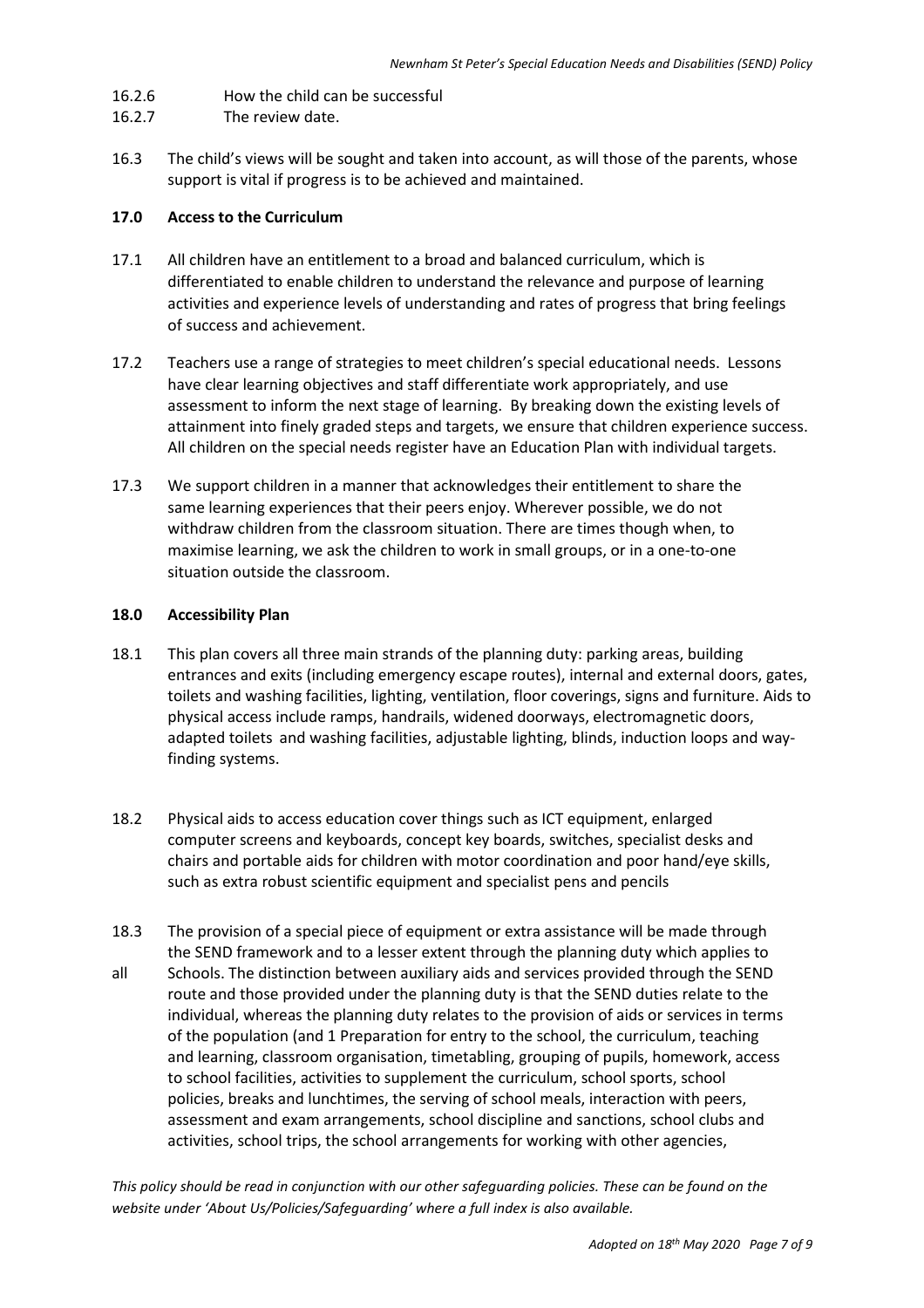preparation of pupils for the next phase of education.

- 18.4 Providing for the future population of the School. For example, a pupil with visual impairment might have low vision aids provided through the statement of SEN but the School might as a general measure provide blinds and adjustable lighting through the planning duty.
- 18.5 Increase the extent to which disabled pupils can participate in the School's curriculum. This strand of the planning duty will help to improve access to a full, broad and balanced curriculum. It covers a range of elements including ensuring that teaching and learning is accessible through School and classroom organisation and support, especially deployment of staff, timetabling, curriculum options and staff information and training. Schools will be expected to plan to improve progressively access to the curriculum for all disabled pupils although many adjustments to access will be dependent on individual needs and may be provided through the SEN framework. The accessibility strategies and plans will help to ensure that Schools are planning and preparing to respond to the particular needs of individual pupils.
- 18.6 Improving the delivery of information to pupils with disabilities. This part of the duty covers planning to make information normally provided by the School in writing to its pupils –such as handouts, timetables, textbooks, information about School events – available to disabled pupils. This will include alternative formats such as Braille, audio tape and large print and also the provision of information orally, through lip speaking or sign language, through a recognised symbol system or ICT. This information should also be made available within a reasonable time frame and take account of the pupils` disabilities and pupils` and parents` preferred formats.

#### **19.0 Allocation of resources**

- 19.1 The SENDCo is responsible for the operational management of the specified and agreed resourcing for special needs provision within the school, including the provision for children with statements of special educational needs and Education Health and Care plans.
- 19.2 The Head Teacher informs the governing body of how the funding allocated to support special educational needs has been employed.
- 19.3 The Head Teacher and the SENDCo meet annually to agree on how to use funds directly related to statements.

#### **20.0 The role of the governing body**

- 20.1 The governing body challenges the school and its members to secure necessary provision for any pupil identified as having special educational needs. They ask probing questions to ensure all teachers are aware of the importance of providing for these children and ensure that funds and resources are used effectively.
- 20.2 The governing body has decided that children with special educational needs will be